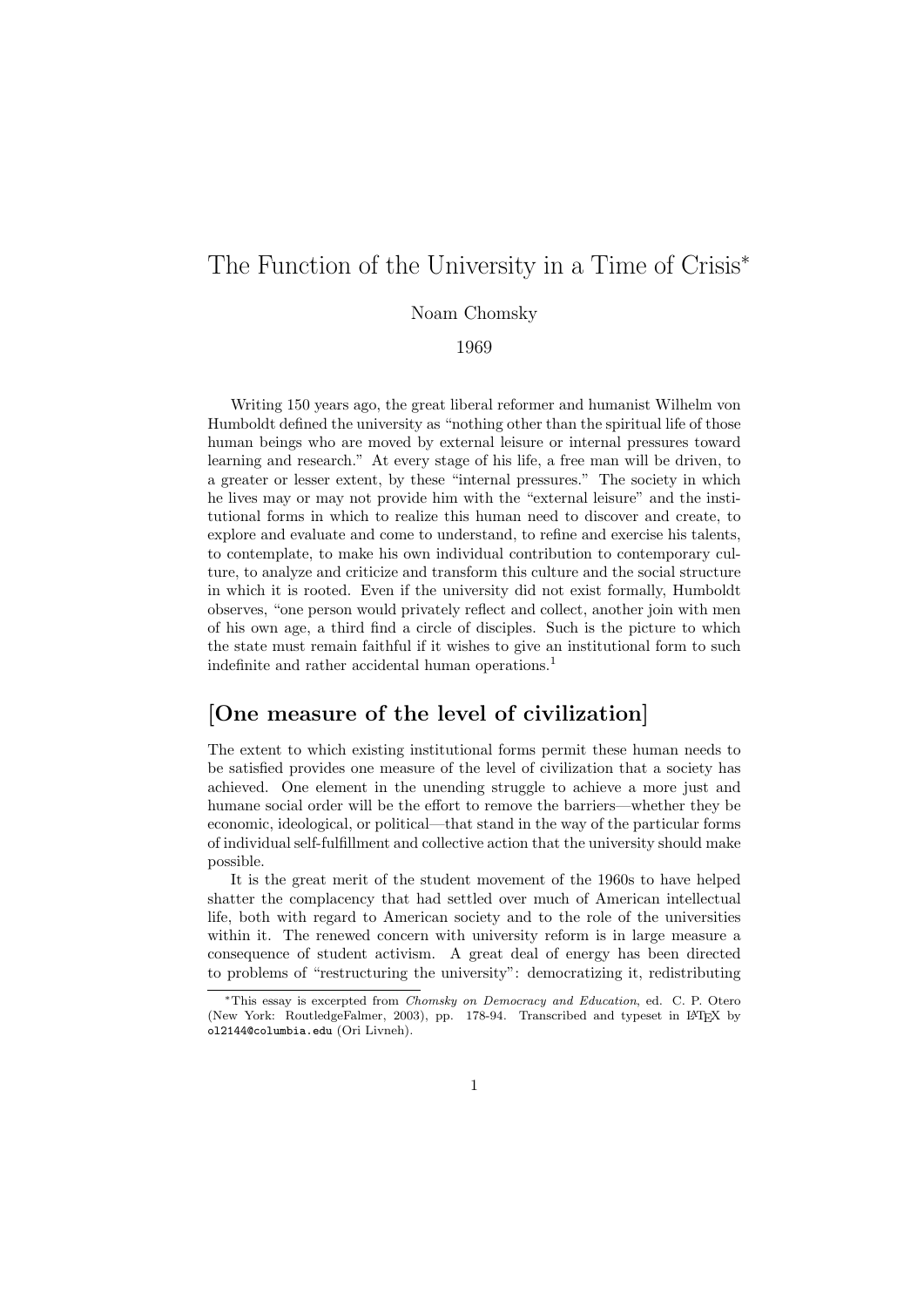"power" in it, reducing constraints on student freedom as well as the dependence of the university on outside institutions. I suspect that little can be achieved of real substance along these lines. Formal changes in the university structure will have little effect on what a student does with his life, or on the relation of the university to the society. To the extent that reform does not reach the heart of the university—the content of the curriculum, the interaction between student and teacher, the nature of research, and, in some fields, the practice that relates to theory—it will remain superficial. But it is doubtful that these matters will be significantly affected by the kinds of structural reforms that are now being actively debated on many campuses.

It is pointless to discuss the "function of the university" in abstraction from concrete historical circumstances, as it would be a waste of effort to study any other social institution in this way. In a different society entirely different questions might arise as to the function of the university and the problems that are pressing. To one who believes, as I do, that our society must undergo drastic changes if civilization is to advance,—perhaps even to survive—university reform will appear an insignificant matter except insofar as it contributes to social change. Apart from this question, improvements in the university can no doubt take place within the framework of the presently existing institutional forms, and drastic revision of these forms will contribute little to it.

It is never an easy matter to determine to what extent deficiencies of a particular institution can actually be overcome through internal reform and to what extent they reflect characteristics of society at large or matters of individual psychology that are relatively independent of social forms.

### [Sharing of discovery and mutual assistance]

Consider, for example, the competitiveness fostered in the university, in fact, in the school system as a whole. It is difficult to convince oneself that this serves an educational purpose. Certainly it does not prepare the student for the life of a scholar or scientist. It would be absurd to demand of the working scientist that he keep his work secret so that his colleagues will not know of his achievements and not be helped by his discoveries in pursuing their own studies and research. Yet this demand is often made of the student in the classroom. In later life, collective effort with sharing of discovery and mutual assistance is the idea; if it is not the norm, we rightly interpret this as an inadequacy of those who cannot rise above personal aggrandizement and to this extent are incompetent as scholars and teachers. Yet even at the most advanced level of graduate education, the student is discouraged by university regulation from working as any reasonable man would certainly choose to do: individually, where his interests lead him; collectively, where he can learn from and give aid to his fellows. Course projects and examinations are individual and competitive. The doctoral dissertation not only is required to be a purely individual contribution; beyond this questionable requirement, there is a built-in bias toward insignificance in the requirement that a finished piece of work be completed in a fixed time span. The student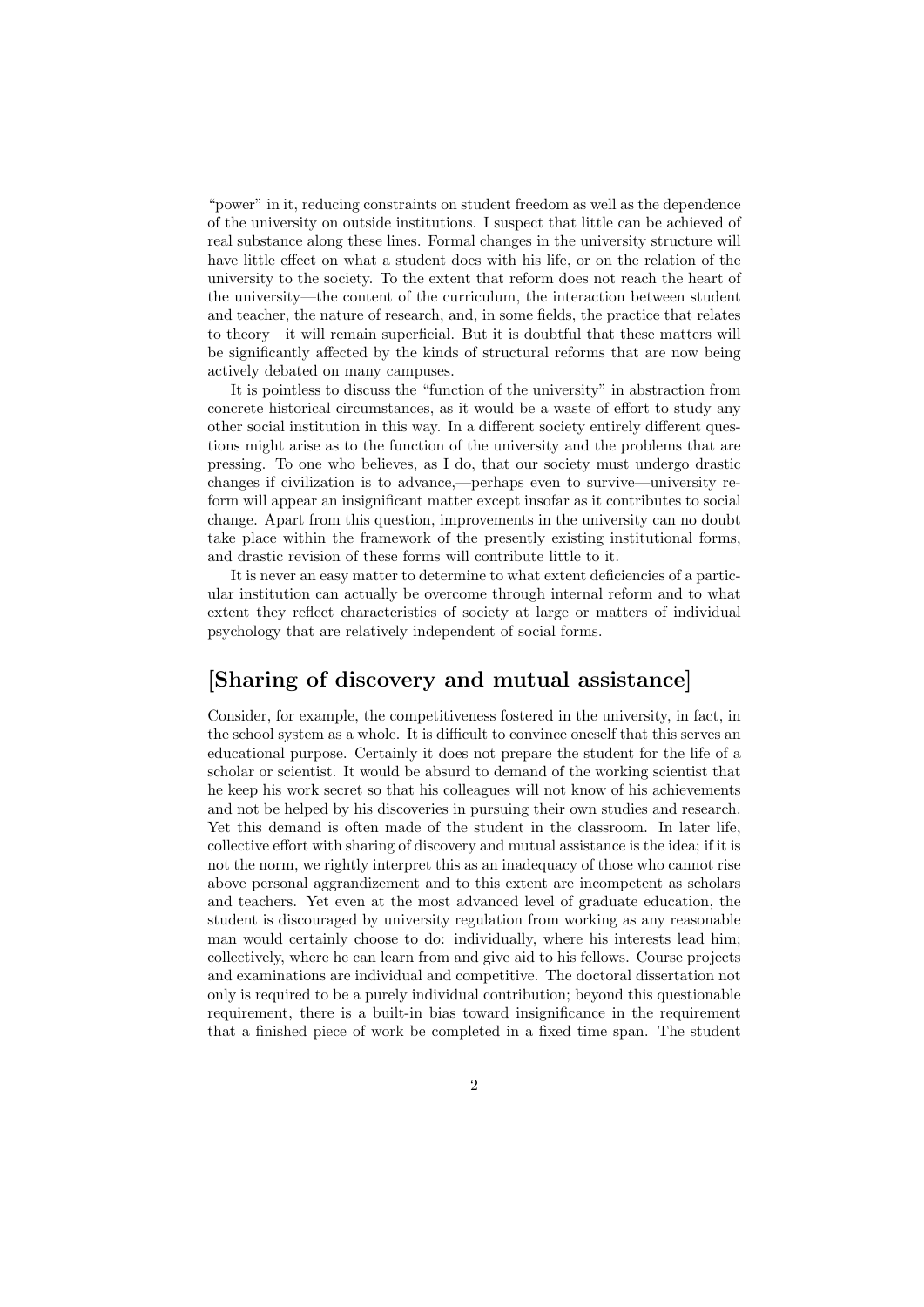is obliged to set himself a limited goal and to avoid adventuresome, speculative investigation that may challenge the conventional framework of scholarship and correspondingly, runs a high risk of failure. In this respect, the institutional forms of the university encourage mediocrity.

Perhaps this limitation is one reason why it is so common for a scholar to devote his career to trivial modifications of what he has already done. The patterns of thinking imposed in his early work, the poverty of conception that is fostered by too-rigid institutional forms, may limit his imagination and distort his vision. That many escape these limitations is a tribute to the human ability to resist pressures that tend to restrict the variety and creativity of life and thought. What is true even at the most advanced levels of graduate education is far more significant at earlier stages, as many critics have eloquently demonstrated. Still, it is not evident, even in this case, to what extent the fault is one of the universities and to what extent it is inherent to the role assigned them in a competitive society, where pursuit of self-interest is elevated to the highest goal.

Some of the pressures that impoverish the educational experience and distort the natural relation of student and teacher clearly have their origin in demands that are imposed on the school. Consider, for example, the sociological problem defined by Daniel Bell: "Higher education has been burdened with the task of becoming a gatekeeper—perhaps the only gatekeeper—to significant place and privilege in society;. . . it means that the education system is no longer geared to teaching but to judging.2Jencks and Riesman make a similar point: "College is a kind of protracted aptitude test for measuring certain aspects of intelligence and character." The result: "Reliance on colleges to preselect the upper-middle class obviously eliminates most youngsters born into lower-strata families, since they have 'the wrong attitudes' for academic success.<sup>3</sup>The effect is that the university serves as an instrument for ensuring the perpetuation of social privilege.

### [Open to any person, at any stage of life]

The same, incidentally, holds for later life. To achieve the Humboldtian ideal, a university should be open to any man, at any stage of life, who wishes to avail himself to this institutional form for enhancing his "spiritual life." In fact, there are programs for bringing corporate executives or engineers from industry to the university for specialized training or simply for broadening their cultural background, but none, to my knowledge, for shoemakers or industrial workers, who could, in principle, profit no less from these opportunities. Evidently, it would be misleading to describe these inequities merely as defects of the university.

In general, there is little if any educational function to the requirement that the university be concerned with certification as well as with education and research. On the contrary, this requirement interferes with its proper function. It is a demand imposed by a society that ensures, in many ways, the preservation of certain forms of privilege and elitism.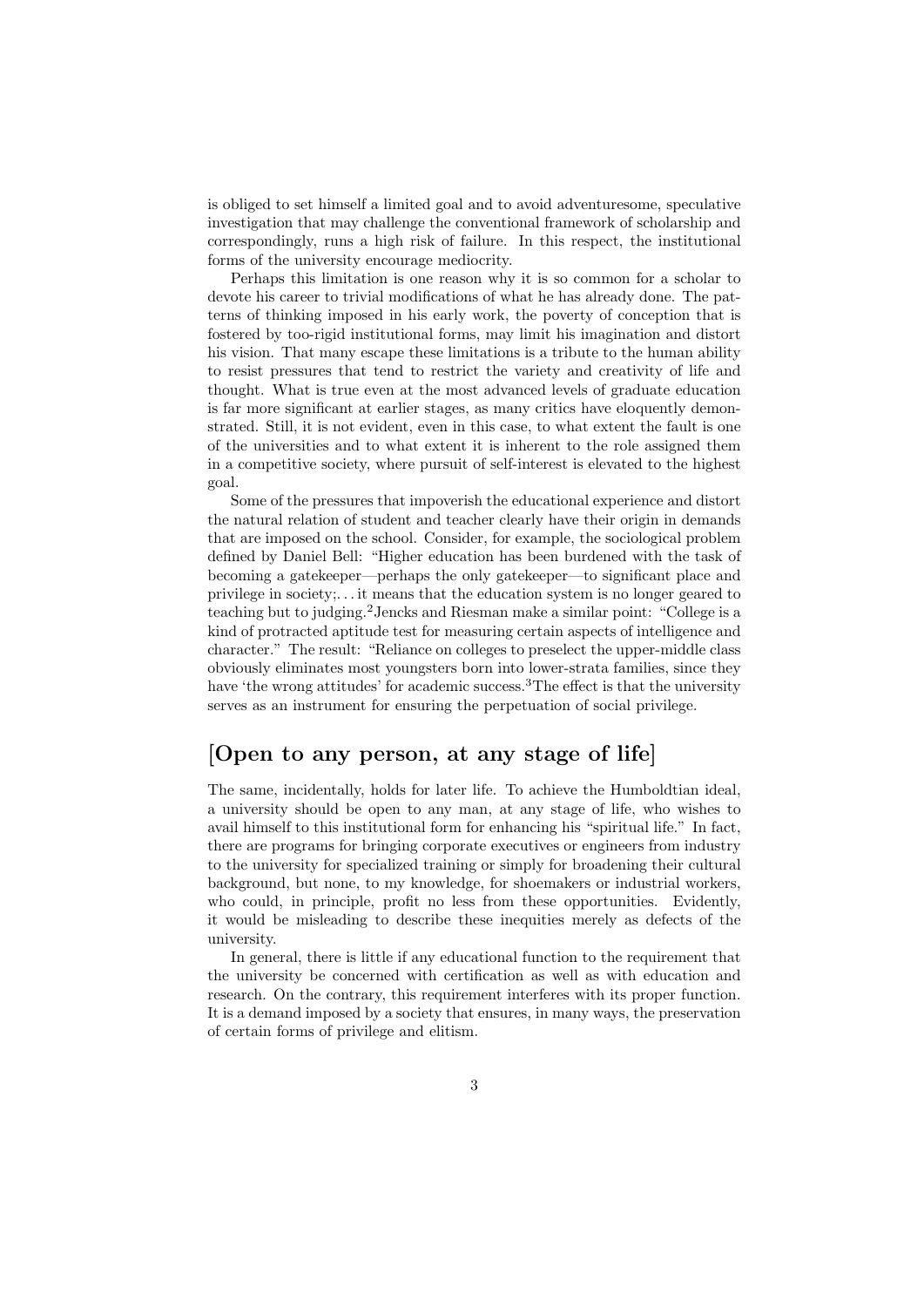Or consider the often-voiced demand that the universities serve the needs of the outside society—that its activities be "relevant" to general social concerns. Put in a very general way, this demand is justifiable. Translated, into practice, however, it generally means that the universities provide a service to those existing social institutions that are in a position to articulate their needs and to subsidize the effort to meet these needs. It is not difficult for members of the university community to delude themselves into believing that they are maintaining a "neutral, value-free" position when they simply respond to demands set elsewhere. In fact, to do so is to make a political decision, namely, to ratify the existing distribution of power, authority, and privilege in the society at large, and to take on a commitment to reinforce it. The Pentagon and the great corporations can formulate their needs and subsidize the kind of work that will answer to them. The peasants of Guatemala or the unemployed in Harlem are in no position to do so, obviously. A free society should encourage the development of a university that escapes the not-too-subtle compulsion to be "relevant" in this sense. The university will be able to make its contribution to a free society only to the extent that it overcomes the temptation to conform unthinkingly to the prevailing ideology and to the existing patterns of power and privilege.

## [A center of intellectual stimulation: ("subversive") challenges of orthodoxy]

In its relation to society, a free university should be expected to be, in a sense, "subversive." We take for granted that creative work in any field will challenge prevailing orthodoxy. A physicist who refines yesterday's experiment, an engineer who merely seeks to improve existing devices, or an artist who limits himself to styles and techniques that have been thoroughly explored is rightly regarded as deficient in creative imagination. Exciting work in science, technology, scholarship, or the arts will probe the frontiers of understanding and try to create alternatives to the conventional assumptions. If, in some field of inquiry this is no longer true, then the field will be abandoned by those who seek intellectual adventure. These observations are clich´es that few will question—except in the study of man and society. The social critic who seeks to formulate a vision of a more just and human social order, and is concerned with the discrepancy—more often, the chasm—that separates this vision from the reality that confronts him, is a frightening creature who must "overcome his alienation" and become "responsible," "realistic," and "pragmatic." To decode these expressions: he must stop questioning our values and threatening our privilege. He may be concerned with technical modifications of existing society that improve its efficiency and blur its inequities, but he must not try to design a radically different alternative and involve himself in an attempt to bring about social change. He must, therefore, abandon the path of creative inquiry as it is conceived in other domains. It is hardly necessary to stress that this prejudice is even more rigidly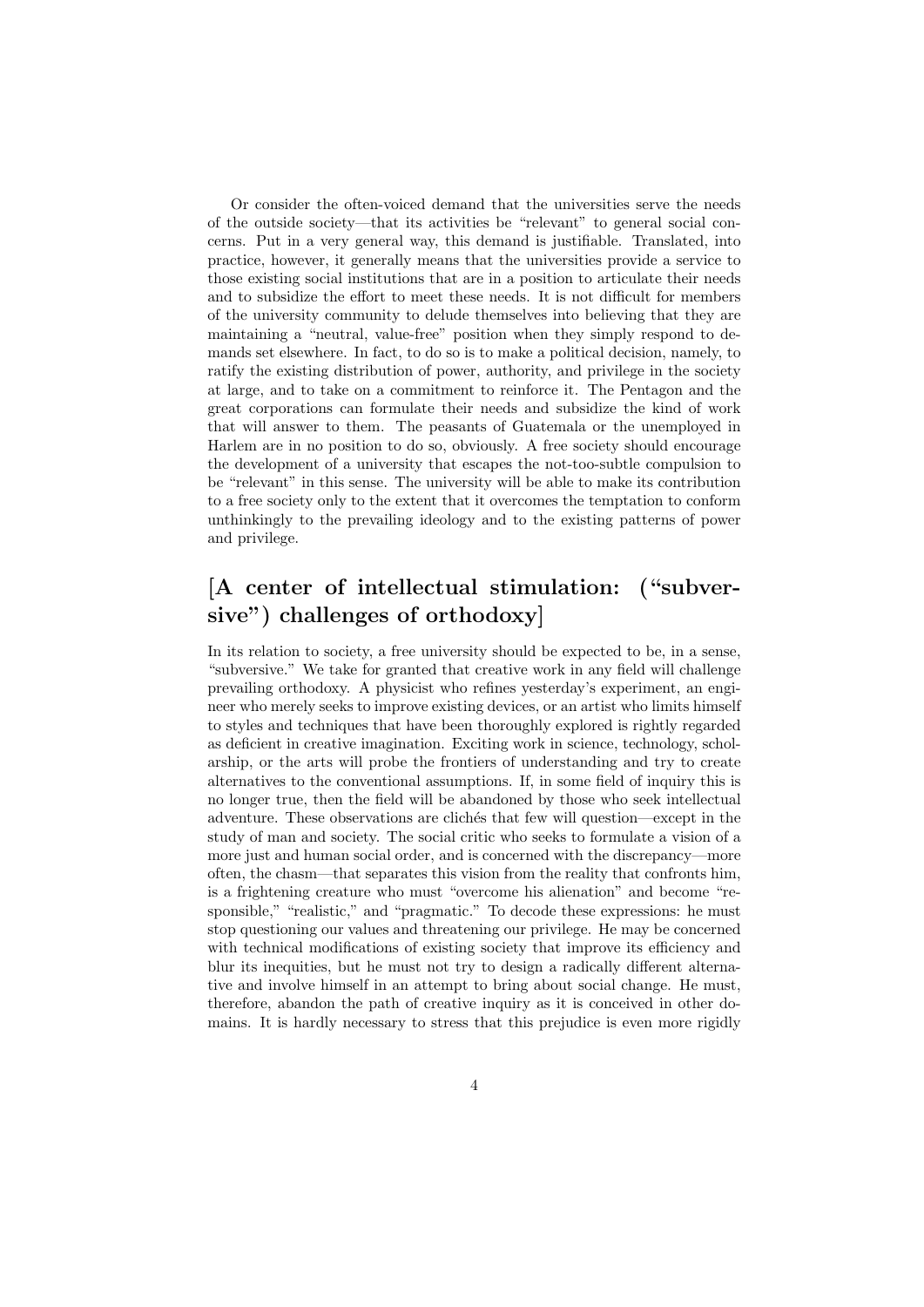institutionalized in the state socialist societies.

Obviously, a free mind may fall into error; the social critic is no less immune to this possibility that the inventive scientist or artist. It may be that at a given stage of technology, the most important activity is to improve the internal combustion engine, and that at a given stage of social evolution, primary attention should be given to the study of fiscal measures that will improve the operation of the system of state capitalism of the Western democracies. This is possible, but hardly obvious, in either case. The universities offer freedom and encouragement to those who question the first of these assumptions, but more rarely to those who question the second. The reasons are fairly clear. Since the dominant voice in any society is that of the beneficiaries of the status quo, the "alienated intellectual" who tries to pursue the normal path of honest inquiry perhaps falling into error on the way—and thus often finds himself challenging the conventional wisdom, tends to be a lonely figure. The degree of protection and support afforded him by the university is, again, a measure of its success in fulfilling its proper function in society. It is, furthermore, a measure of the willingness of the society to submit its ideology and structure to critical analysis and evaluation, and of its willingness to overcome inequities and defects that will be revealed by such a critique.

Such problems as these, which will never cease to exist, so long as human society continues—have become somewhat more critical in the last few years for a number of reasons. In an advanced industrial society, the linkage between the university and external social institutions tend to become more tight and intricate because of the utility of the "knowledge that is produced" (to use a vulgar idiom) and the training that is provided.

This is a familiar insight. Half a century ago, Randolph Bourne noted that the world war had brought to leadership a liberal, technical intelligentsia "immensely ready for the executive ordering of events, pitifully unprepared for the intellectual interpretation or the idealistic focussing of ends," pragmatic intellectuals who "have absorbed the secret of scientific method as applied to political administration" and who readily "lined up in the service of the war technique." Turning to the university, and taking Columbia University as the prototype, he described it as "a financial corporation, strictly analogous, in its motives and responses, to the corporation which is concerned in the production of industrial commodities.. . . The university produces learning instead of steel or rubber, but the nature of the academic commodity has become less and less potent in insuring for the academic workman a status materially different from that of any other kind of employee." The trustees, he claimed, define their obligation in this way: "to see that the quality of the commodity which the university produces is such as to seem reputable to the class which they represent," "Under trustee control," Bourne went on "the American university has been degraded from its old, noble ideal of a community of scholarship to a private commercial corporation.<sup>4</sup>

Bourne's characterization of the university can be questioned in many respects, but it nevertheless has an unpleasant ring of authenticity, today even more than at the time when he wrote. It will not escape the reader that the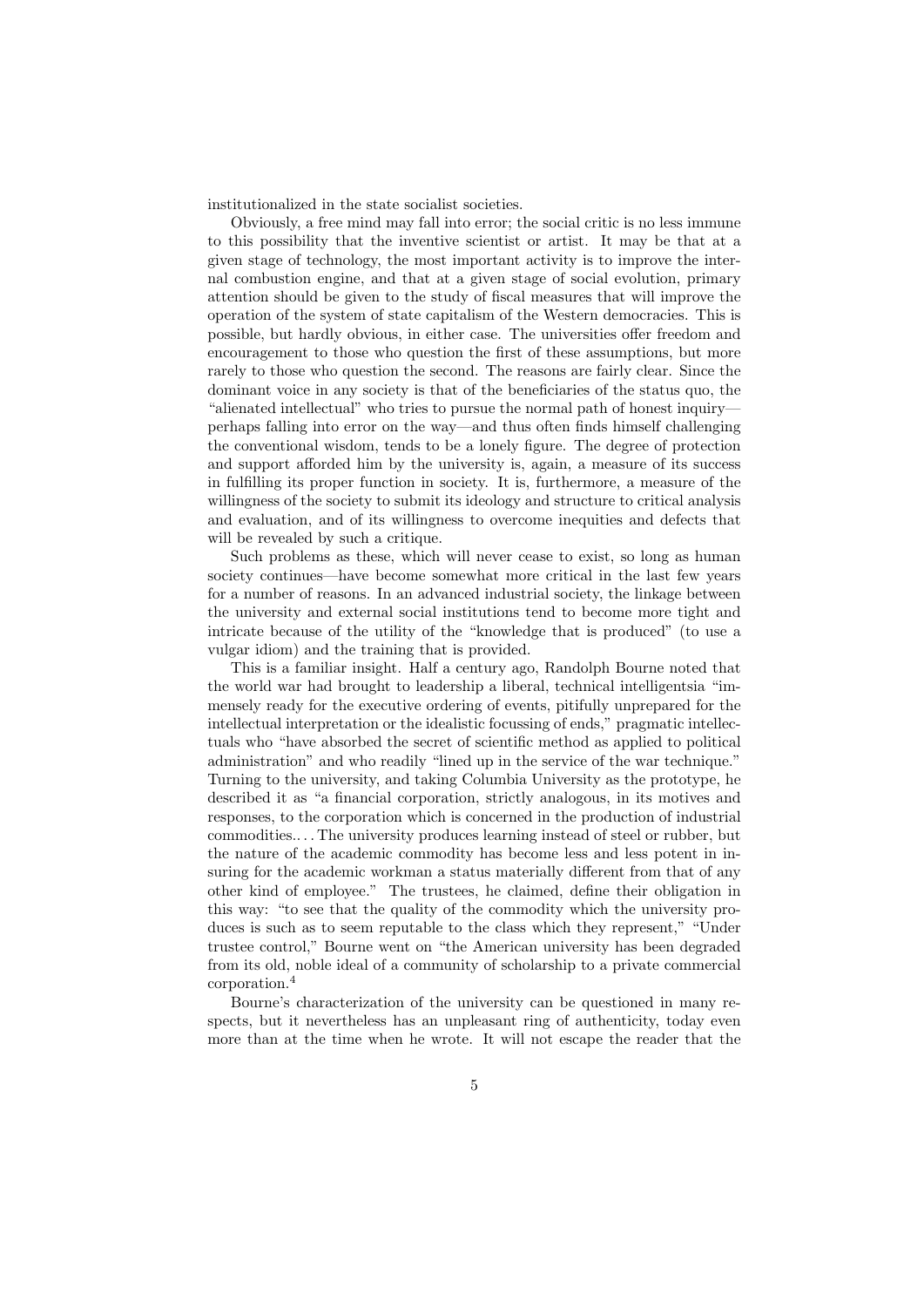student movement of the past few years has—quite independently—developed a very similar critique, often with the same rhetoric. Again, one can point to exaggerations and even flights of fancy, but it would be a mistake to overlook the kernel of truth within it.

A further reason why the problems of the universities have become a more urgent concern than heretofore is that the universities have, on an unprecedented scale, come to the center of intellectual life. Not only scientists and scholars but also writers and artists are drawn to the academic community. To the extent that this is true, to the extent that other independent intellectual communities disappear, the demands on the university increase. Probably this is a factor in the university crises of the past few years.

With the depoliticization of American society in the 1950s and the narrowing of the range of social thought, the university seems to have become, for many students, almost the only center of intellectual stimulation. Lionel Trilling, in a recent interview, pointed out that he cannot draw on his own experience as a student to help him comprehend the motivation of the "militant students" at Columbia:

Like all my friends at college, I hadn't the slightest interest in the university as an institution: I thought of it, when I thought of it at all, as the inevitable philistine condition of one's being given leisure, a few interesting teachers, and a library. I find it hard to believe that this isn't the natural attitude.<sup>5</sup>

This is an apt comment. In the past, it was for the most part the football and fraternity crowd who had an interest in the university as such. But in this respect there have been substantial changes. Now it is generally the most serious and thoughtful students who are concerned with the nature of the universities and who feel hurt and deprived by its failings. Twenty years ago [in 1949], these students—in an urban university at least—would have looked elsewhere for the intellectual and social life that they now expect the university to provide.

Personally, I feel that the sharp challenges that have been raised by the student movement are among the few hopeful developments of these troubled years. It would be superficial, and even rather childish, to be so mesmerized by occasional absurdities of formulation or offensive acts as to fail to see the great significance of the issues that have been raised and that lie beneath the tumult. Only one totally lacking in judgment could find himself offended by "student extremism" and not, to an immensely greater extent, by the events and situations that motivate it. A person who can write such words as the following has, to put it as kindly as possible, lost his grasp of reality:

Quite a few of our universities have already decided that the only way to avoid on-campus riots is to give students academic credit for off-campus rioting ("fieldwork" in the ghettos, among migrant workers, etc.).<sup>6</sup>

Consider the assumptions that would lead one to describe work in the ghettos or among migrant workers as a form of "rioting," or, for that matter, to regard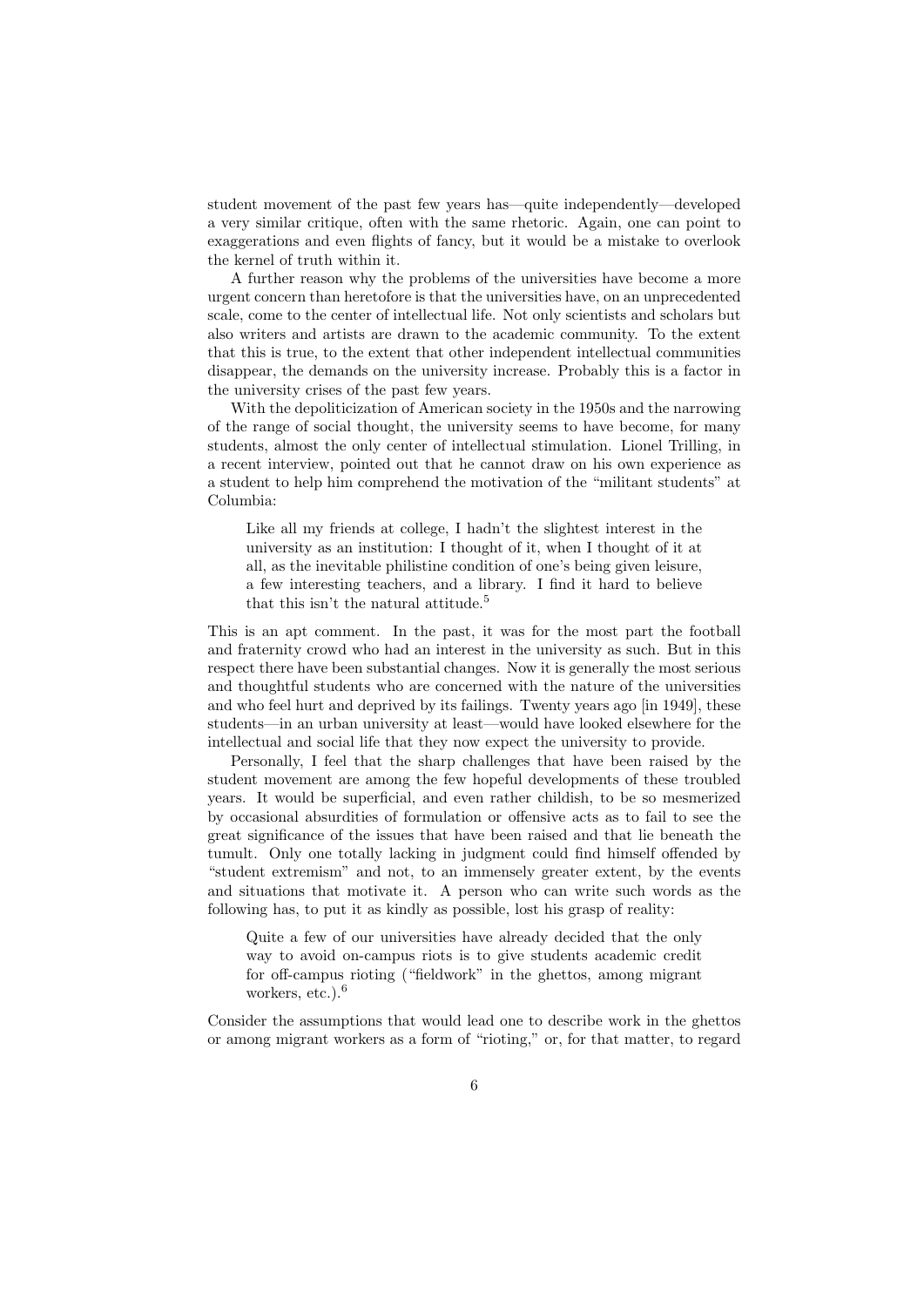work of this sort as necessarily inappropriate to a college program—as distinct, say, from work on biological warfare or counterinsurgency, which is not described in these terms. Less extreme, but still seriously distorted, is the perception of the student movement expressed by George Kennan, who is concerned with what he sees as

the extremely disturbed and excited state of mind of a good portion of our student youth, floundering around as it is in its own terrifying wilderness of drugs, pornography, and political hysteria.<sup>7</sup>

Again, it is striking that he is so much less concerned with the "extremely disturbed and excited state of mind" of those responsible for the fact that the tonnage of bombs dropped on South Vietnam exceeds the total expended by the U.S. Air Force in all theaters of World War II, or with those responsible for the anti-communist "political hysteria" of the 1950s, or, for that matter, with that great mass of students who are still "floundering around" in the traditional atmosphere of conformism and passivity of the colleges and whose rioting is occasioned by football victories.

The irrationality which has been all too characteristic of the response to the student movement is itself a remarkable phenomenon, worthy of analysis. More important, however, is the effort to take the challenge presented by the student movement as a stimulus to critical thinking and social action, perhaps of a quite radical nature—a necessity in a society as troubled as ours, and as dangerous.

Since World War II we have spent over a trillion dollars on "defense" and are now spending billions on an infantile competition to place a man on the moon. Our scientists and technologists are preparing to construct an antiballistic missile system [ABM] at an ultimate cost of many billions of dollars though they know that it will contribute nothing to defense, that in fact it will raise a potentially suicidal arms race to new heights. At the same time, our cities crumble, and millions suffer hunger and want, while those who try to publicize these conditions are investigated by the FBI. It is intolerable that our society should continue to arrogate to itself—in part for consumption, in part for unconscionable waste—half of the far-from-limitless material resources of the world. There are simply no words to describe our willingness to destroy, on a scale without parallel in the contemporary world, when our leaders detect a threat to the "national goals" that they formulate, and that a passive and docile citizenry accepts.

It may appear to be an extreme judgment when a social scientist, a native of Pakistan, asserts that "America has institutionalized even its genocide," referring to the fact that the extermination of Indians "has become the object of public entertainment and children's games.<sup>8</sup>A look at school texts confirms his assessment, however. Consider the following description in a fourth-grade reader of the extermination of the Pequot tribe by Captain John Mason:

His little army attacked in the morning before it was light and took the Pequots by surprise. The soldiers broke down the stockade with their axes, rushed inside, and set fire to the wigwams. They killed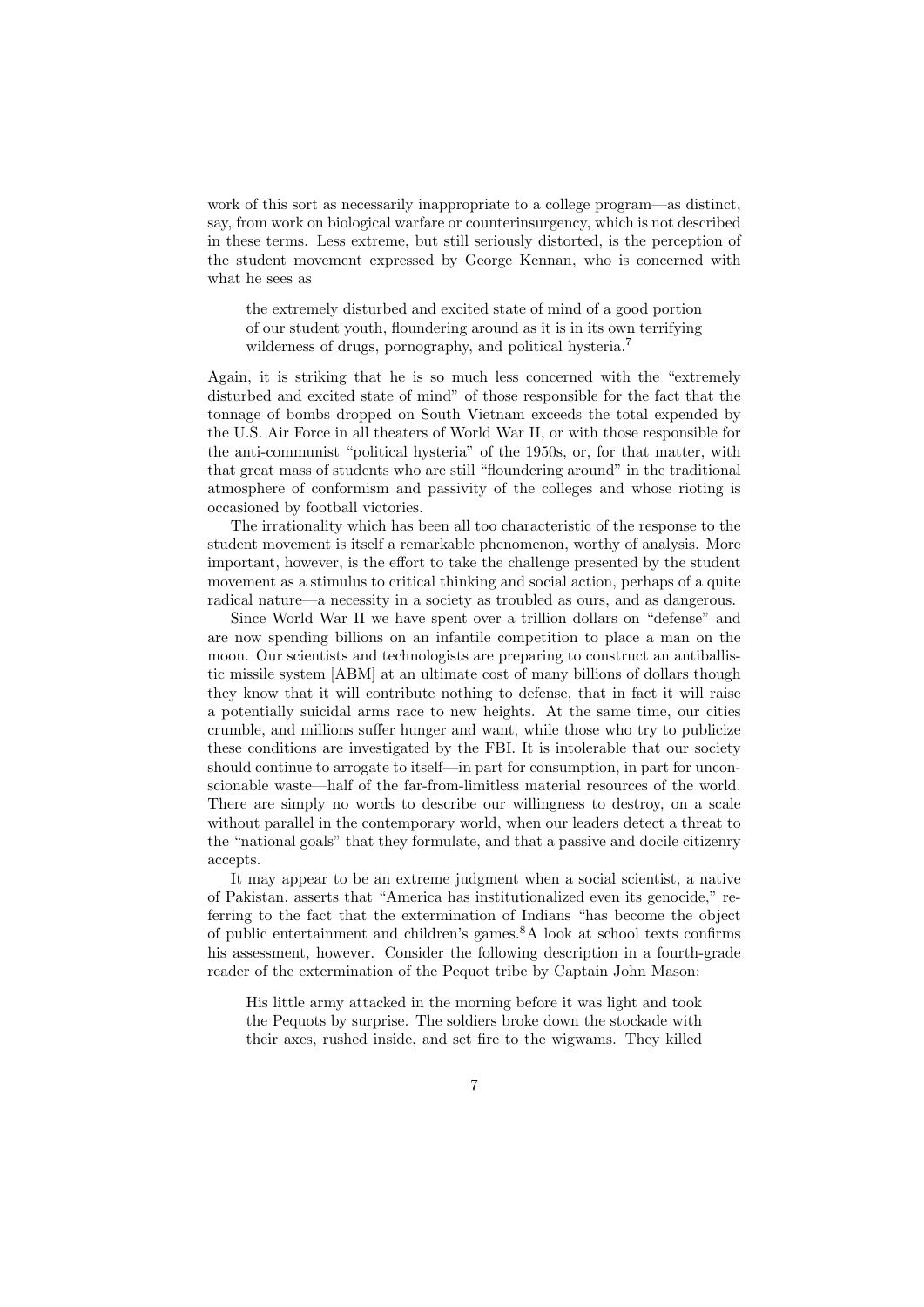nearly all the braves, squaws, and children, and burned their corn and other food. There were no Pequots left to make more trouble. When the other Indian tribes saw what good fighters the white men were, they kept the peace for many years.

"I wish I were a man and had been there," thought Robert.<sup>9</sup>

A child who acquires such attitudes in the school will become the man who can behave in the way described by a British eyewitness:

I asked one American who had just ordered a strike on some huts and sampans (blowing the latter to bits with parts of the boat and the bodies flying in all directions) if air attacks like that did not kill many harmless civilians. "But people shouldn't continue to live here," he said.<sup>10</sup>

### [Critical analysis of our institutions and ideology]

It is hardly necessary to add that attitudes created in the schools are supported by the mass media, not only directly but by their encouragement of a general passivity. There is much truth in the observation of Paul Lazarsfeld and Robert Merton that

these media not only continue to affirm the status quo, but in the same measure, they fail to raise essential questions about the structure of society. Hence by leading toward conformism and by providing little basis for a critical appraisal of society, the commercially sponsored media indirectly but effectively restrain the cogent development of a genuinely critical outlook.<sup>11</sup>

This is not the place for an extended discussion; it is enough to point out that, for reasons suggested in these few remarks, it is a matter of great urgency, for ourselves and for world society, that our institutions and ideology be subjected to serious critical analysis. The universities must be a primary object of such analysis and, at the same time, must provide the "institutional form" within which it can be freely conducted. In these specific historical circumstances, it is useful to recall a remark of Bertrand Russell:

Without rebellion, mankind would stagnate, and injustice would be irremediable. The man who refuses to obey authority has, therefore, in certain circumstances, a legitimate function, provided his disobedience has motives which are social rather than personal.<sup>12</sup>

It is these historical circumstances that define the context for a study of the function of the university and the current challenge to the university.

Reactions to the recent wave of student unrest throughout the world have varied widely. Nathan Glazer asks "whether the student radicals fundamentally represent a better world that can come into being, or whether they are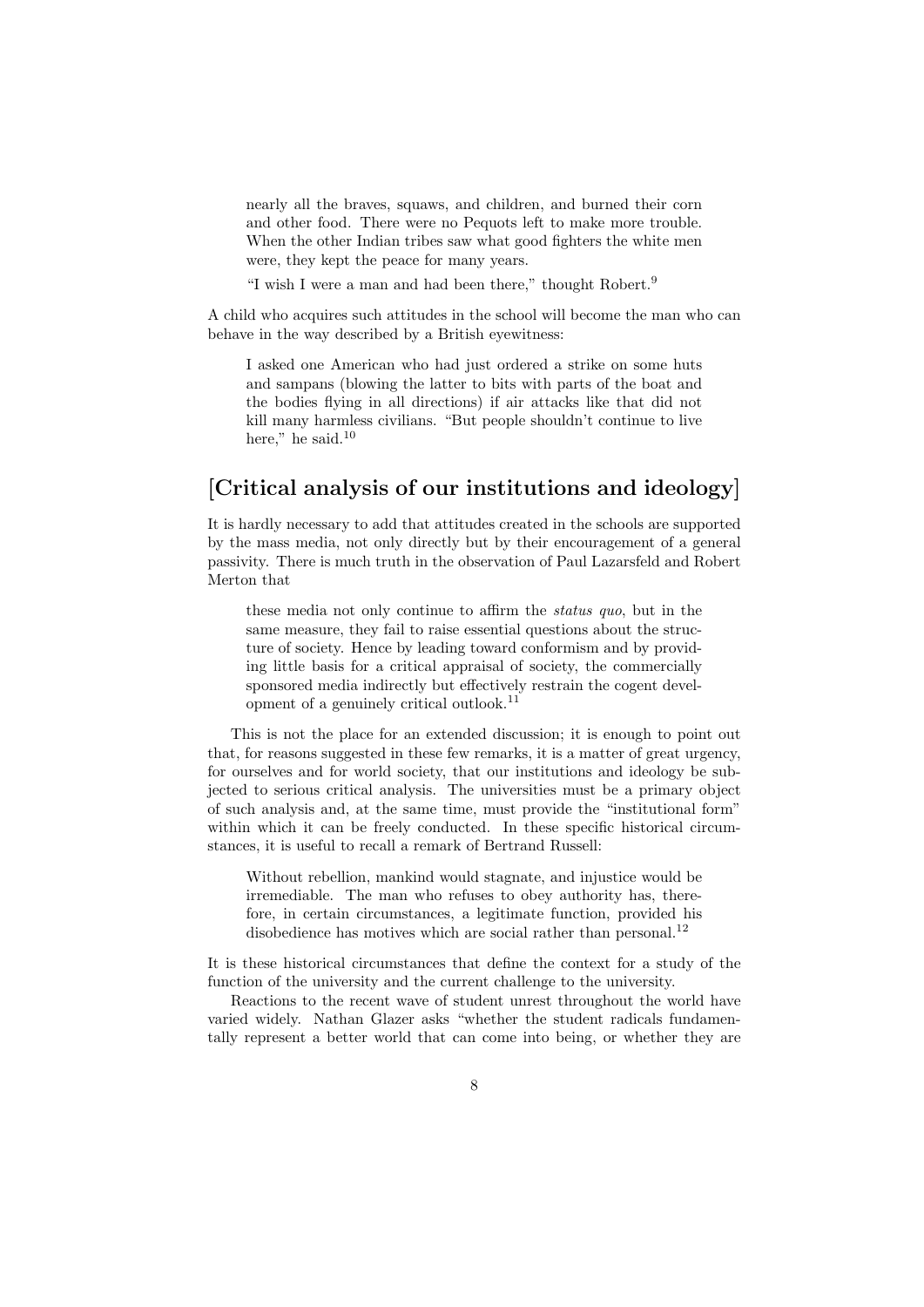not committed to outdated and romantic visions that cannot be realized, that contradict fundamentally other desires and hopes they themselves possess, and that contradict even more the desires of most other people." He tends toward the latter view; the student radicals remind him "more of the Luddite machine smashers than the Socialist trade unionists who achieved citizenship and power for workers.13Consider, in contrast, the reaction of Paul Ricoeur to the massive rebellion of French students in May 1968:

The signs are now eloquent. The West has entered into a cultural revolution which is distinctively its own, the revolution of the advanced industrial societies, even if it echoes or borrows from the Chinese revolution. It is a cultural revolution because it questions the world-vision, the conception of life, that underlie the economic and political structures and the totality of human relations. This revolution attacks capitalism not only because it fails to bring about social justice but also because it succeeds too well in deluding men by its own inhuman commitment to quantitative well-being. It attacks bureaucracy not only because it is burdensome and ineffectual, but because it places men in the role of slaves in relation to the totality of powers, of structures and hierarchical relations from which they have become estranged. Finally, it attacks the nihilism of a society which, like a cancerous tissue, has no purpose beyond its own growth. Confronted with a senseless society, this cultural revolution tries to find the way to the creation of goods, of ideas, of values, in relation to their ends. The enterprise is gigantic; it will take years, decades, a century.<sup>14</sup>

Glazer (like Brzezinski—see note 7) sees the student rebels as Luddites, displaced and unable to find their role in the new society of advanced technology and complex social management. They "come from the fields that have a restricted and ambiguous place in contemporary society.15Ricoeur, on the other hand, expresses a very different perception: in the advanced industrial societies in the coming years there will be a sharp conflict between the centralizing force of a technical bureaucracy, managing society for dubious ends, and the forces that seek to reconstruct social life on a more human scale on the basis of "participation" and popular control. Both interpretations sense that a major historical process is under way. They differ in their judgment as to where they expect (and no doubt hope) it will end, and correspondingly in the interpretation they give of student dissidence and rebellion. Both expect the university to be at the center of the conflict. Optimists may hope that it will be in the eye of the hurricane—but it is more realistic to expect that it will continue to be caught up in controversy and turmoil.

It is hardly in doubt that we are in the midst of a historical process of centralization and bureaucratization not only in the economy but also in politics and social organization. The crisis of parliamentary institutions is a worldwide phenomenon.<sup>16</sup>Reactions can be seen not only in the university rebellions but also in the search for forms of community organization and control—which have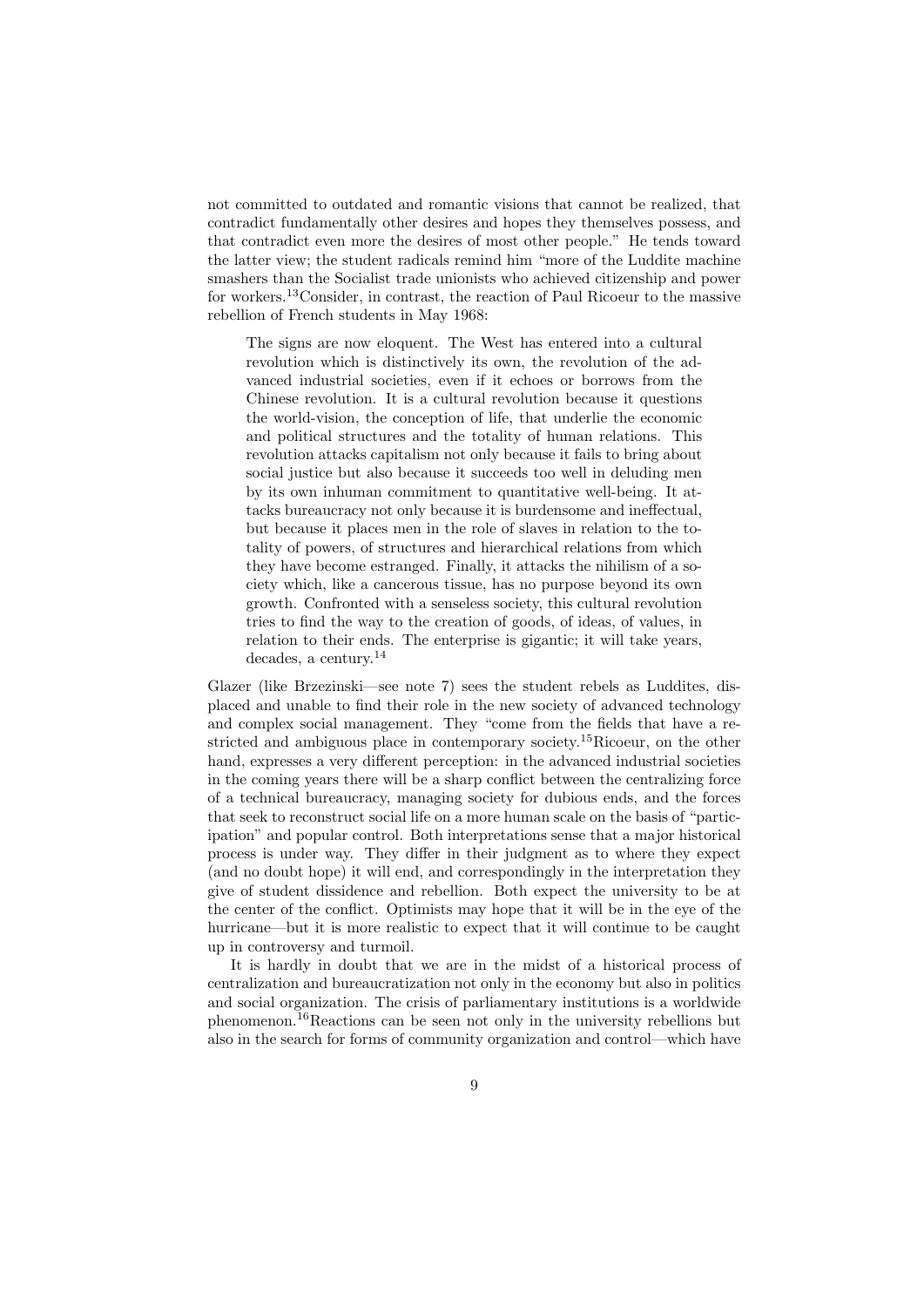forced their way onto the front pages in recent months—and even, it seems, in tentative gropings toward more direct worker control, often in opposition to the highly bureaucratized trade unions that are increasingly more remote from the day-to-day concerns of those whom the leadership claims to represent.<sup>17</sup>In Eastern Europe there are somewhat analogous developments.

### [Commitment to a "few marketplace of ideas"]

The student movement must, I believe, be understood in this more general context. The universities will not be able to isolate themselves from the profound social conflict that appears likely, though its course can hardly be guessed. The linkage of the universities to other social institutions, noted earlier, guarantees this. In fact, there may be very serious questioning, in coming years, of the basic assumption of modern society that development of technology is inherently a desirable, inevitable process; and with it, a critique of the role of the university in advancing knowledge and technique and putting it to use. When students in Western Europe take as their war cry the chant "Ho, Ho, Ho Chi Minh," they are not merely protesting the Vietnam War and the crushing of the poor by the rich that it symbolizes; they are also reacting against the values of industrial society, protesting the role assigned to them as managers of this society, and rejecting the kind of rationality uninformed by any sense of justice, which—as they see it, with considerable accuracy—translates into practice as the knowledge how to preserve privilege and order but not how to meet human needs. The American student movement is also animated in part by such concerns.

In many respects, the university is a legitimate target for protest. The unflattering portrait given by such critics as James Ridgeway may be overdrawn, but it is basically realistic, and quite properly disturbing to the concerned student.18Recognition of these characteristics of the university leads to revulsion and often militancy. Nevertheless, the problem brought to the surface may be irresoluble within the framework of the university itself.

Consider, for example, the matter of government contracts for research. It is a classic liberal ideal, echoed also by Marx, that "government and church should... be equally excluded from any influence on the school.<sup>19</sup>On the other hand, there is little doubt that government research contracts provide a hidden subsidy to the academic budget by supporting faculty research which would otherwise have to be subsidized by the university. Furthermore, it is quite probable that the choice of research topics, in the sciences at least, is influenced very little by the source of funds, at least in the major universities. It is doubtful that scientific education can continue at a reasonable level without this kind of support. Radical students will certainly ask themselves why support from the Defense Department is more objectionable than support from capitalist institutions—ultimately, from profits derived by exploitation—or support by tax-free gifts that in effect constitute a levy on the poor to support the education of the privileged.<sup>20</sup>

One legacy of classical liberalism that we must fight to uphold with unending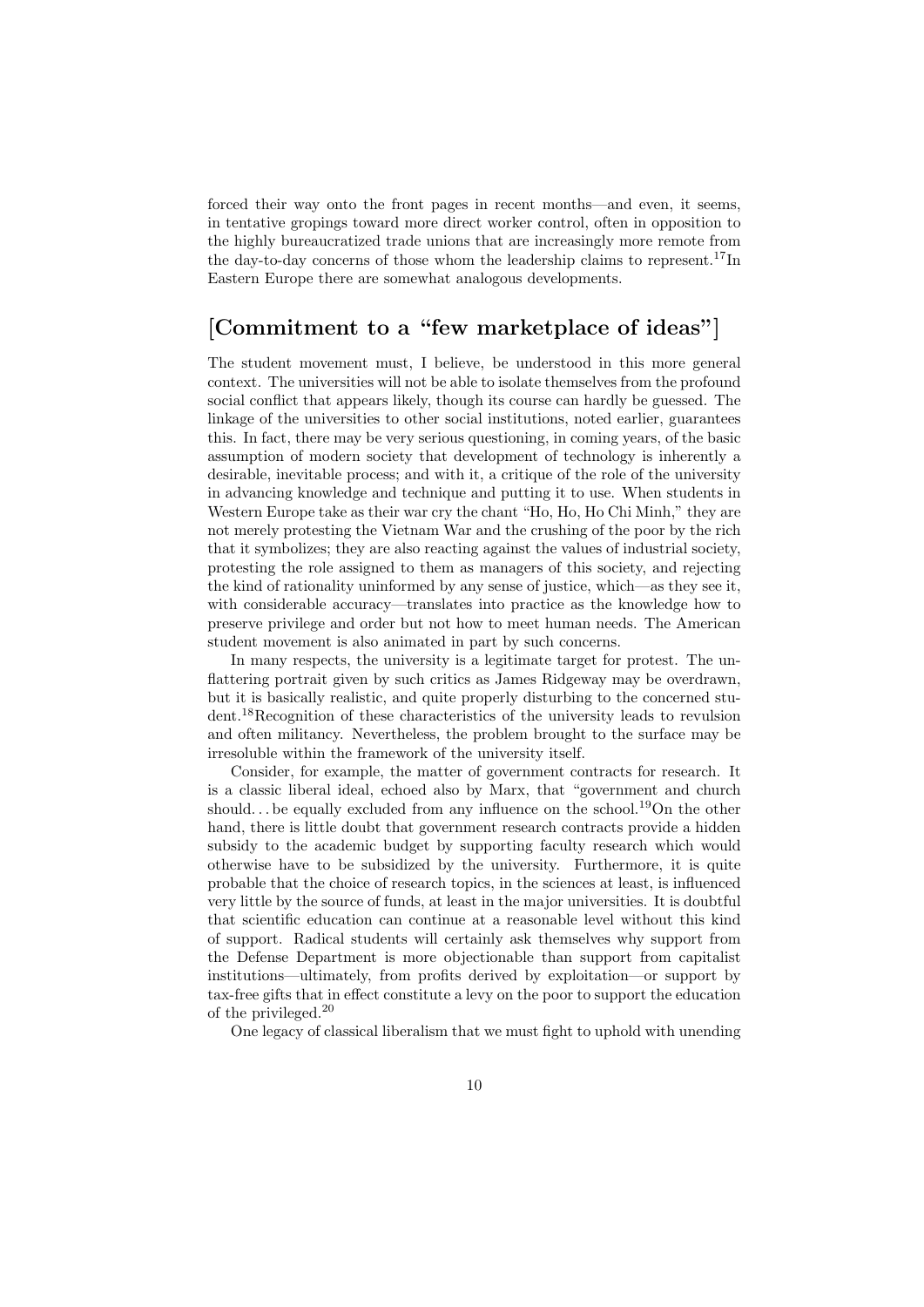vigilance, in the universities and without, is the commitment to a "free marketplace of ideas." To a certain extent, this commitment is merely verbal. The task, however, is to extend, not to limit, such freedom as exists—and this freedom is not inconsiderable. Students are right to ask why faculty members should be permitted to contribute to the weapons cult or to work on counterinsurgency. They also point out, with much justice, that it is unreasonable to claim that this is simply a freely undertaken commitment. Access to funds, power, and influence is open to those who undertake this work, but not, say, to those who would prefer to study ways in which poorly armed guerillas might combat an enemy with overwhelming technological superiority. Were the university truly "neutral and value-free," one kind of work would—as noted earlier—be as well supported as the other.

The argument is valid but does not change the fact that the commitment is nevertheless undertaken with eagerness and a belief that it is right. Only coercion could eliminate the freedom to undertake such work. Once the principle is established that coercion is legitimate in this domain, it is rather clear against whom it will be used. And the principle of legitimacy of coercion would destroy the university as a serious institution; it would destroy its value to a free society. This must be recognized even in the light of the undeniable fact that the freedom falls far short of the ideal.

In certain respects, the specific issue of Defense Department funding of research is a misleading one. Research on chemical and biological warfare or counterinsurgency would be no more benign if funded by the National Institutes of Health or the Social Science Research Council, just as work on high-energy physics is not corrupted if funding comes through the Department of Defense. The important question is the nature of the work and the uses to which it is likely to be put, not the bureaucratic issue of the source of the funding. The latter is of some significance, insofar as one might argue that the Pentagon gains respectability and power by its support of serious research. For American society as a whole, this development is a very minor symptom of a real tragedy, the ongoing and perhaps irreversible militarization of American society. But in the particular case of the universities, these considerations seem to me marginal. Another side issue, in my opinion, is the question of a campus base for military research. In fact, the Vietnamese care very little whether the counterinsurgency technology that is used to destroy and repress them is developed in the halls of the university or in private spin-offs on its periphery.<sup>21</sup>And to the victims of the endless arms race—the present victims of the waste of resources, material and intellectual, that are desperately needed elsewhere, or the possible future victims of a devastating catastrophe—it is of little interest whether their fate is determined in a Department of Death on the university campus or in Los Alamos or Fort Detrick, hundreds of miles away. To move such work off campus is socially irrelevant. It might, in fact, even be a regressive step. It might be argued that as long as such work continues, it would be preferable for it to be done on campus, where it can become a focus for student activism and protest that may not only impede such work but also contribute to growing public awareness.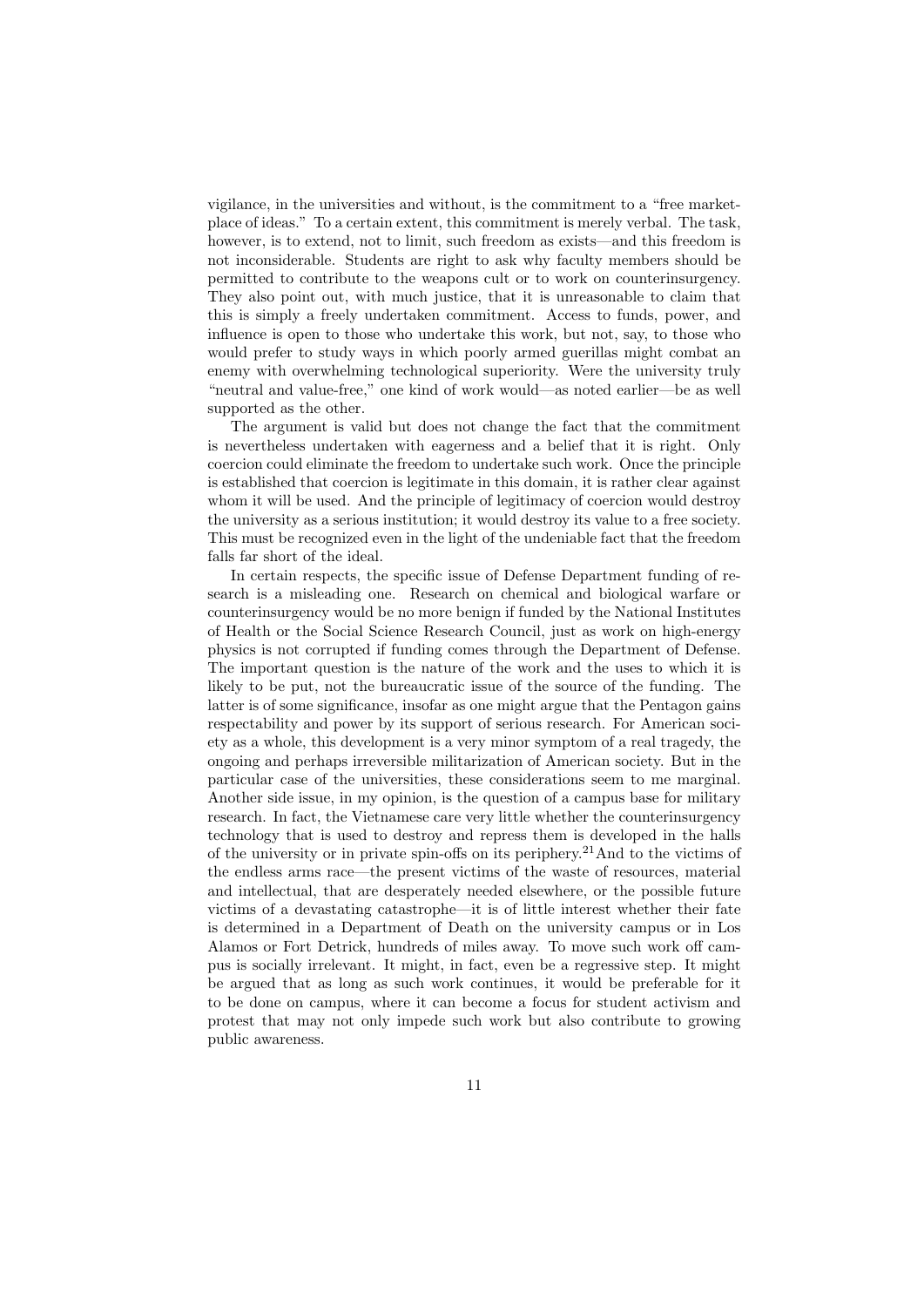One of the most hopeful signs, in my opinion, is the increase in concern among students over the problem of the uses of research. There are few today who would agree with the judgment of Edward Teller that "we must trust our social processes" to make the best use of technological advance and "must not be deterred by arguments involving consequences or costs.22The question of the uses of technology is multifaceted: it involves complex historical and political judgments as well as technical issues. Properly, it should be faced by students at a time in life when they are free to explore the many dimensions of the problems and supported by a community with like concerns, rather than isolated in a competitive job market. For such reasons the problems of campus-based military research seem to me rather complex.

### [Goals of university reform]

Those who believe that radical social change is imperative in our society are faced with a dilemma when they consider university reform. They want the university to be a free institution, and they want the individuals in it to use this freedom in a civilized way. They observe that the university—or to be more precise, many of its members—is "lined up in the service of the war technique" and that it often functions in such a way as to entrench privilege and support repression.

Given this largely correct observation, it is easy to move to some serious misconceptions. It is simply false to claim—as many now do—that the university exists only to provide manpower for the corporate system, or that the university (and the society) permit no meaningful work, or that the university merely serves to coerce and "channel" the student into a socially accepted lifestyle and ideology, even though it is true that the temptation to make choices that will lead in these directions is very great. To an overwhelming extent, the features of university life that rightly are offensive to many concerned students result not from trustee control, not from defense contracts, not from administrative decisions, but from the relatively free choices of faculty and students. Hence the dilemma noted above. "Restructuring the university" is unlikely to be effective in eliminating the features of the institution that have sparked student criticism. In fact, many of the concrete proposals that I have seen are, I suspect, likely to have the opposite effect; namely, they may lead toward a system of enforceable regulations that may appear democratic on paper but will limit the individual freedom that exists in an institution that is highly decentralized and rather loose in its structure of decision making and administration, hence fairly responsive to the wishes of its members.

It is possible to imagine useful reforms; I suspect, however, that they will have at best a small effect on the way the university functions. The real problem is a much deeper one: to change the choices and personal commitment of the individuals who make up the university. This is much harder than modification of formal structures and is not likely to be effected by such restructuring in any very serious way.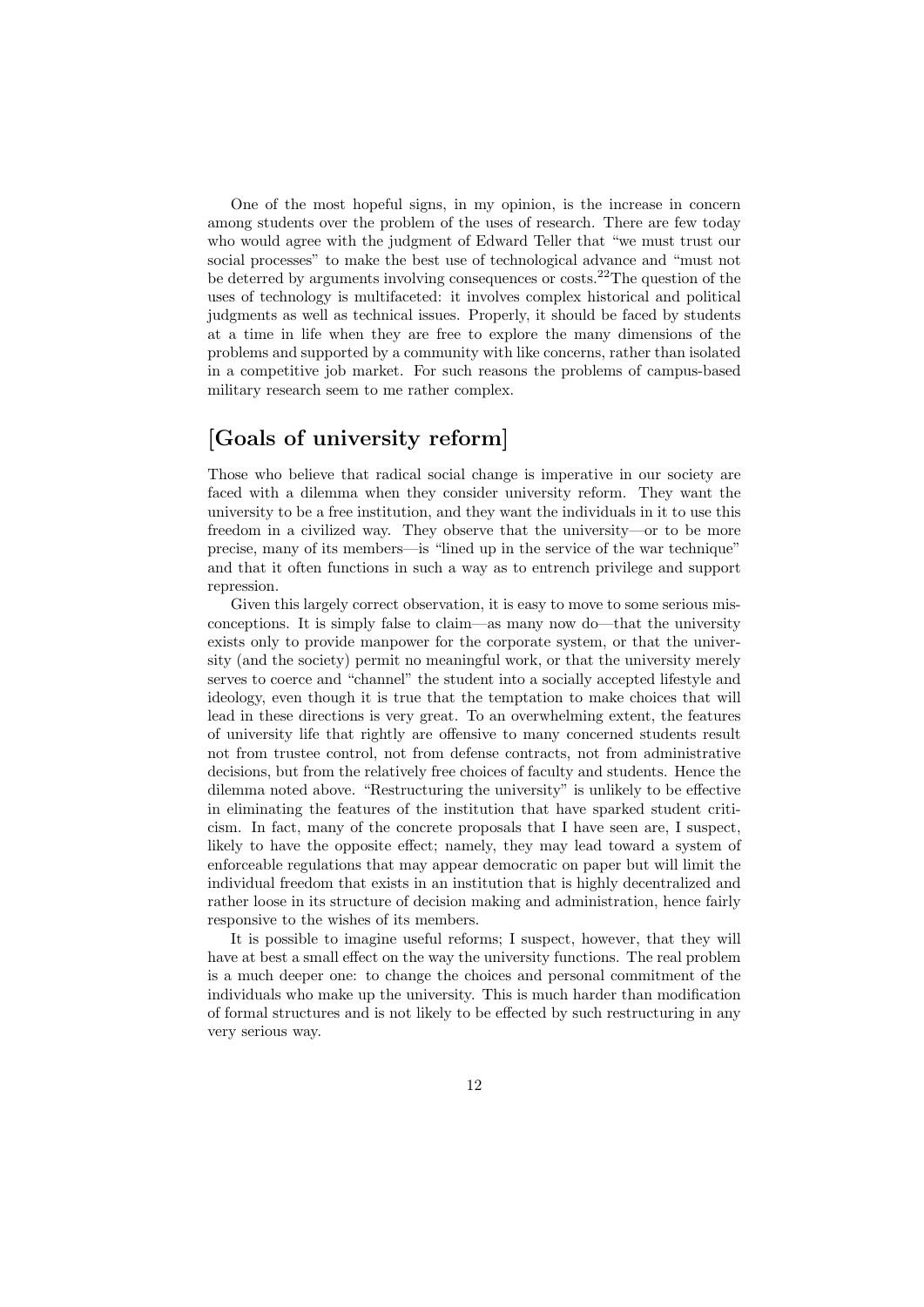More to the point, I believe, is the view expressed in the Port Huron Statement of 1962, more or less the founding document of SDS [Students for a Democratic Society]:

The university is located in a permanent position of social influence. Its educational function makes it indispensable and automatically makes it a crucial institution in the formation of social attitudes. In an unbelievably complicated world, it is the central institution for organizing, evaluating, and transmitting knowledge.. . . Social relevance, the accessibility to knowledge, and internal openness—these together make the university a potential base and agency in the movement of social change.

Any new left in America must be, in large measure, a left with real intellectual skills, committed to deliberativeness, honesty, and reflection as working tools. The university permits the political life to be an adjunct to the academic one, and action to be informed by reason.<sup>23</sup>

University reform, in my opinion, should be directed toward such goals as these: not toward imposing constraints, but rather toward lessening them; not toward enjoining the work that now is often dominant—much of which I personally find detestable—but toward opening up alternatives. This can be done, I think, though it will require a degree of intellectual commitment that has, by and large, been lacking on the part of those concerned with university reform.

The university should compensate for the distorting factors introduced by external demands, which necessarily reflect the distribution of power in extrauniversity society, and by the dynamics of professionalization, which, though not objectionable in itself, often tends to orient study toward problems that can be dealt with by existing techniques and away from those that require new understanding. The university should be a center for radical social inquiry, as it is already a center for what might be called radical inquiry in the pure sciences. For example, it should loosen its institutional forms even further, to permit a richer variety of work and study and experimentation, and it should provide a home for the free intellectual, for the social critic, for the irreverent and radical thinking that is desperately needed if we are to escape from the dismal reality that threatens to overwhelm us. The primary barrier to such development will not be the unwillingness of administrators or the stubbornness of trustees. It will be the unwillingness of students to do the difficult and serious work required and the fear of the faculty that its security and authority, its guild structure, will be threatened.

These, I think, are the real barriers to serious reform and innovation in the universities as matters now stand, though new barriers may arise if these are successfully overcome. These are the primary problems that should motivate and direct efforts to change the university. In general, I think that the socalled new left has a task of historic importance; and I think that this task was formulated quite fittingly in the Port Huron statement when it spoke of the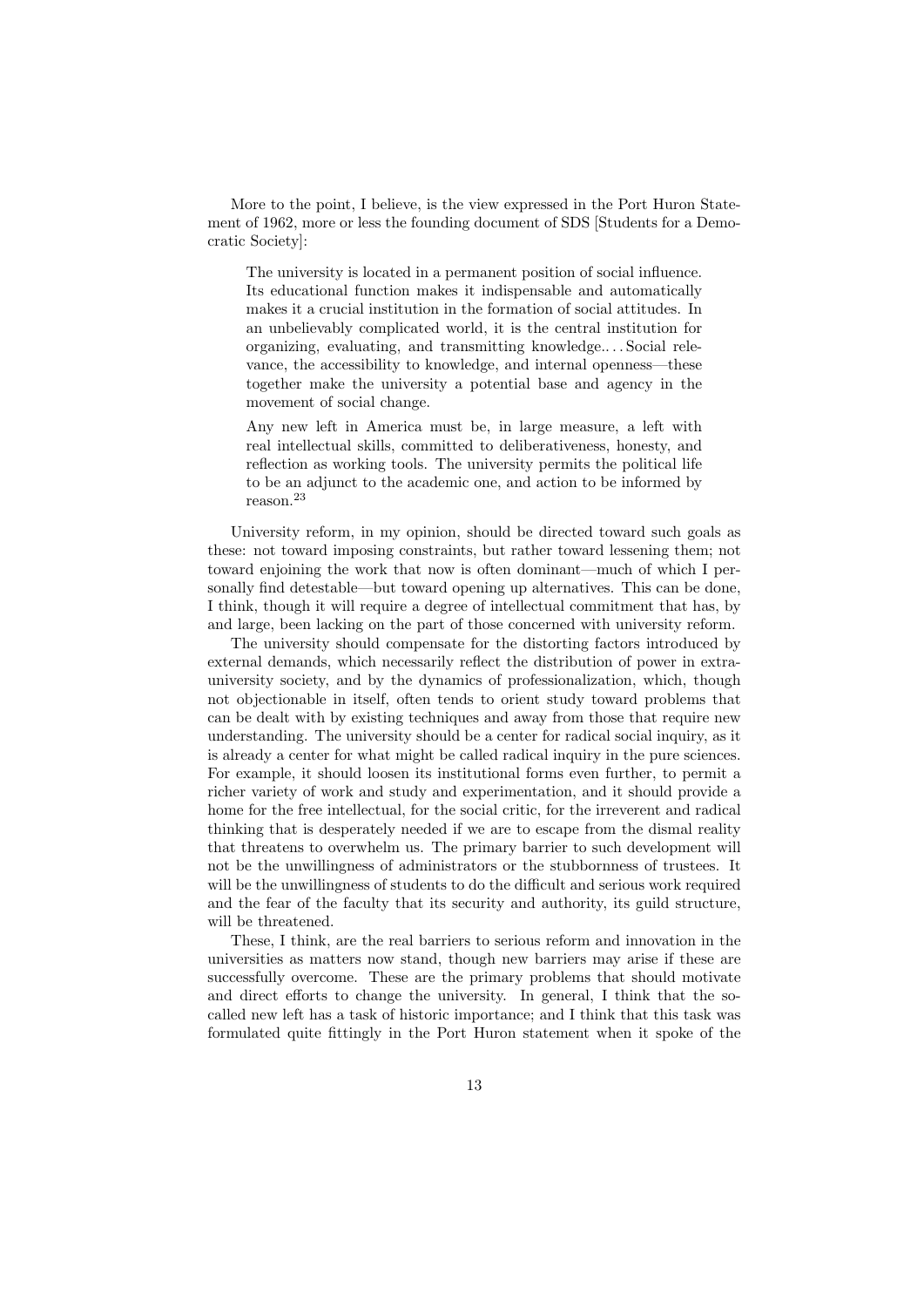necessity for "a left with real intellectual skills, committed to deliberativeness, honesty, and reflection as working tools," committed to a political life in which "action is informed by reason."

These are goals that can easily be forgotten in the heat of conflict, but they remain valid ones, and one can only hope that they will continually be resurrected as a guide to positive action.

#### Notes

<sup>1</sup>Wilhelm von Humboldt, "On the inner and outer organization of the higher institutions of learning in Berlin," parts translated in Marianne Cowan, ed., Humanist without portfolio (Detroit: Wayne State University Press, 1963).

<sup>2</sup>Daniel Bell, "The scholar concerned," American Scholar 37, 3 (1968): 401-6.

<sup>3</sup>Christopher Jencks and David Riesman, The academic revolution (New York: Doubleday, 1968), pp. 104, 100.

<sup>4</sup>The world of Randolph Bourne, ed. Lillian Schlissel (New York: E. P. Dutton, 1965), pp. 198, 85, 87. I do not intend my citation of these remarks to suggest approval of what is asserted or implied—as that universities were once a noble community of scholarship, or that the "academic workman" should have a status different from other employees. The "academic workman" is not the only one who should be freed from serving as a tool of production.

 $5$  Partisan Review 35, 2 (1968).

<sup>6</sup> Irving Kristol, "A different way to restructure the university," New York Times Magazine, Dec. 8, 1968. No less revealing is his next sentence: "And at Harvard—of all places!—there is now a course (Social Relations 148) which enrolls several hundred students and is given for credit, whose curriculum is devised by the SDS, whose classes are taught by SDS sympathizers, and whose avowed aim is 'radicalization' of the students." Why, in fact, is it so scandalous that Harvard ("of all places!") should have a student-initiated course offering a radical critique of American society and its international behavior?

<sup>7</sup>George Kennan, speech to the International Association for Cultural Freedom on Dec. 2, 1968, at Princeton, N.J.; New York Times, Dec. 4, 1968. Zbigniew Brzezinski, who interprets the student movement as basically "Luddite," describes Kennan as "in a mood of rage at the young."

<sup>8</sup>Eqbal Ahmad, in No More Vietnams? ed. Richard M. Pfeffer (New York: Harper and Row, 1968), p. 18.

<sup>9</sup>Harold B. Clifford, *Exploring New England* (Chicago: Follett: 1961), p. 11.

<sup>10</sup>Richard West, Sketches from Vietnam (London: Jonathan Cape, Ltd., 1968), pp. 97-98.

<sup>11</sup>Paul Lazarsfeld and Robert Merton, "Mass Communication, popular taste, and organized social action, in W.L. Schramm, ed., Mass communications (Urbana: University of Illinois Press, 1949); quoted by D. W. Smythe and H. Wilson in a study in which they conclude that "the principal function of the commercially supported mass media in the United States is to market the output of the consumer goods industries and to train the population for loyalty to the American economic-political system" ("Cold War-mindedness and the mass media," in Struggle against history, ed. N. D. Houghton [New York: Washington Square Press, 1908], pp. 71-72).

 $12 Power$  (New York: W. W. Norton, 1938), p. 252. He concludes his essay with these words (p. 305): "just as we teach children to avoid being destroyed by motor cars if we can, so we should teach them to avoid being destroyed by cruel fanatics, and to preserve, as far as possible, the instinctive joy of life that is natural to healthy children. This is the task of a liberal education: to give a sense of the value of things other than domination, to help create wise citizens of a free community, and through the combination of citizenship with liberty in individual creativeness to enable men to give to human life that splendor which some few men have shown that it can achieve."

<sup>13</sup>Nathan Glazer, "'Student Power' in Berkeley," Public Interest 13 (1968).

<sup>14</sup>Le Monde, June 9-10, 1968.

<sup>15</sup>Glazer, "'Student power' in Berkeley."